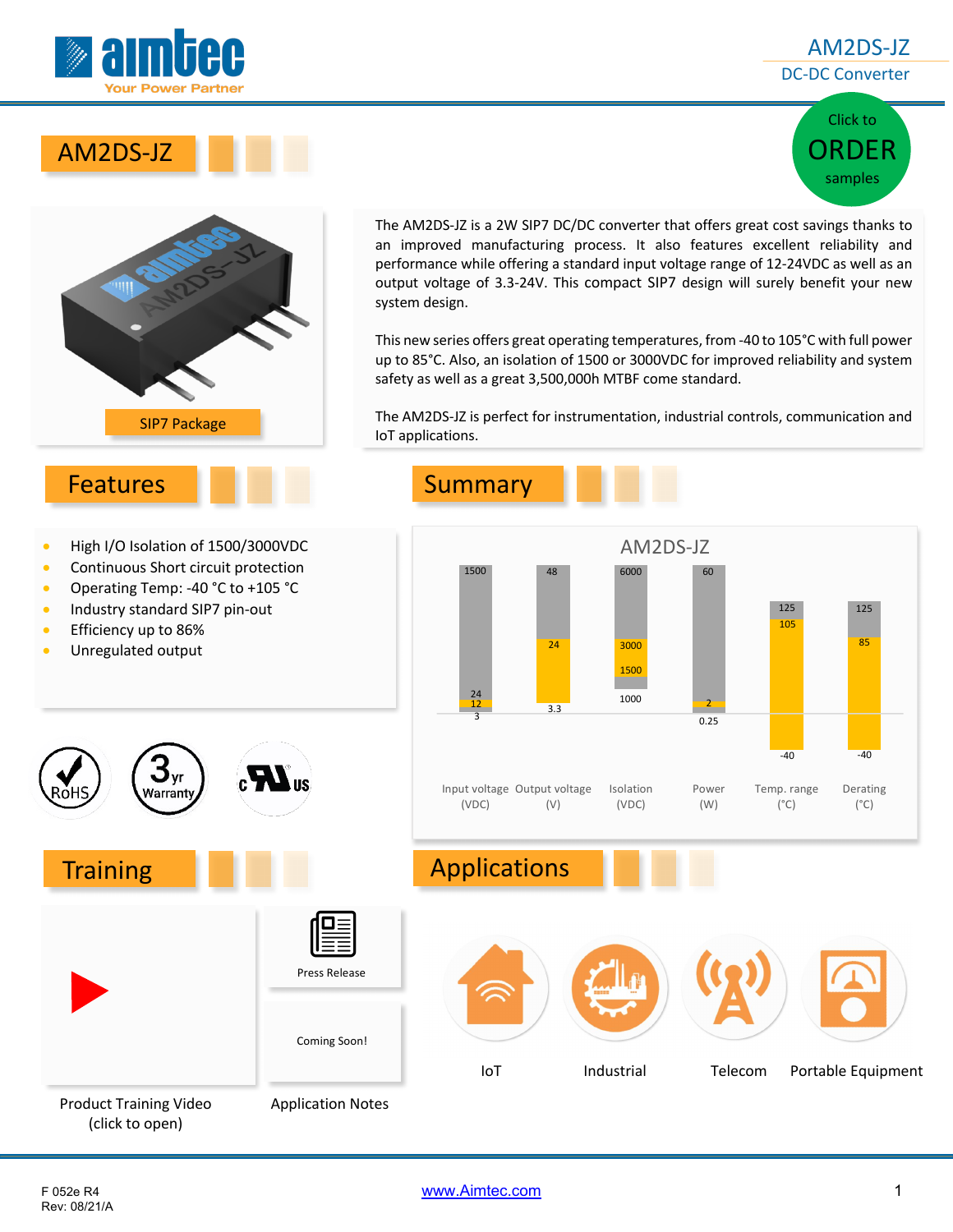

## Models & Specifications

#### **Single Output**

| Model                                                                              | <b>Input</b><br><b>Voltage</b><br>(VDC) | Output<br>Voltage<br>(VDC) | <b>Input Current</b><br>Full   No load<br>typ. (mA) | <b>Output</b><br><b>Current</b><br>$max$ min<br>$(mA)*$ | <b>Isolation</b><br>(VDC) | <b>Maximum</b><br>capacitive<br>Load<br>$(\mu F)$ | <b>Efficiency</b><br>Typ. (%) |
|------------------------------------------------------------------------------------|-----------------------------------------|----------------------------|-----------------------------------------------------|---------------------------------------------------------|---------------------------|---------------------------------------------------|-------------------------------|
| AM2DS-1205SJZ                                                                      | 12 (10.8-13.2)                          | 5                          | 208/8                                               | 400 / 40                                                | 1500                      | 2400                                              | 82                            |
| AM2DS-1212SJZ                                                                      | 12 (10.8-13.2)                          | 12                         | 208/8                                               | 167/17                                                  | 1500                      | 560                                               | 84                            |
| AM2DS-1215SJZ                                                                      | 12 (10.8-13.2)                          | 15                         | 208/8                                               | 133/13                                                  | 1500                      | 560                                               | 85                            |
| AM2DS-1224SJZ                                                                      | 12 (10.8-13.2)                          | 24                         | 208/8                                               | 83/8                                                    | 1500                      | 220                                               | 86                            |
| AM2DS-2405SJZ                                                                      | 24 (21.6-26.4)                          | 5                          | 104/8                                               | 400 / 40                                                | 1500                      | 2400                                              | 80                            |
| AM2DS-2412SJZ                                                                      | 24 (21.6-26.4)                          | 12                         | 104/8                                               | 167/17                                                  | 1500                      | 560                                               | 84                            |
| AM2DS-2415SJZ                                                                      | 24 (21.6-26.4)                          | 15                         | 104/8                                               | 133/13                                                  | 1500                      | 560                                               | 86                            |
| AM2DS-2424SJZ                                                                      | 24 (21.6-26.4)                          | 24                         | 104/8                                               | 83/8                                                    | 1500                      | 220                                               | 86                            |
| AM2DS-1205SH30JZ                                                                   | 12 (10.8-13.2)                          | 5                          | 208/8                                               | 400/40                                                  | 3000                      | 2400                                              | 82                            |
| AM2DS-1212SH30JZ                                                                   | 12 (10.8-13.2)                          | 12                         | 208/8                                               | 167/17                                                  | 3000                      | 560                                               | 84                            |
| AM2DS-1215SH30JZ                                                                   | 12 (10.8-13.2)                          | 15                         | 208/8                                               | 133/13                                                  | 3000                      | 560                                               | 85                            |
| AM2DS-1224SH30JZ                                                                   | 12 (10.8-13.2)                          | 24                         | 208/8                                               | 83/8                                                    | 3000                      | 220                                               | 86                            |
| AM2DS-2405SH30JZ                                                                   | 24 (21.6-26.4)                          | 5                          | 104/8                                               | 400 / 40                                                | 3000                      | 2400                                              | 80                            |
| AM2DS-2412SH30JZ                                                                   | 24 (21.6-26.4)                          | 12                         | 104/8                                               | 167/17                                                  | 3000                      | 560                                               | 84                            |
| AM2DS-2415SH30JZ                                                                   | 24 (21.6-26.4)                          | 15                         | 104/8                                               | 133/13                                                  | 3000                      | 560                                               | 86                            |
| AM2DS-2424SH30JZ                                                                   | 24 (21.6-26.4)                          | 24                         | 104/8                                               | 83/8                                                    | 3000                      | 220                                               | 86                            |
| * Performance will be degraded if the load is not within the output current range. |                                         |                            |                                                     |                                                         |                           |                                                   |                               |

#### **Dual Output**

| <b>Model</b>                                                                      | <b>Input</b><br><b>Voltage</b><br>(VDC) | Output<br>Voltage<br>(VDC) | <b>Input Current</b><br>Full   No load<br>typ. (mA) | <b>Output</b><br><b>Current</b><br>$max$ min<br>(mA)* | <b>Isolation</b><br>(VDC) | <b>Maximum</b><br>capacitive<br><b>Load</b><br>$(\mu F)$ | <b>Efficiency</b><br>Typ. (%) |
|-----------------------------------------------------------------------------------|-----------------------------------------|----------------------------|-----------------------------------------------------|-------------------------------------------------------|---------------------------|----------------------------------------------------------|-------------------------------|
| AM2DS-1203DJZ                                                                     | 12 (10.8-13.2)                          | ±3.3                       | 208/8                                               | ±303 / ±30                                            | 1500                      | 1200                                                     | 75                            |
| AM2DS-1205DJZ                                                                     | 12 (10.8-13.2)                          | ±5                         | 208/8                                               | ±200 / ±20                                            | 1500                      | 1200                                                     | 80                            |
| AM2DS-1212DJZ                                                                     | 12 (10.8-13.2)                          | ±12                        | 208/8                                               | $\pm 83 / \pm 8$                                      | 1500                      | 220                                                      | 83                            |
| AM2DS-1215DJZ                                                                     | 12 (10.8-13.2)                          | ±15                        | 208/8                                               | ±67/±7                                                | 1500                      | 220                                                      | 83                            |
| AM2DS-2405DJZ                                                                     | 24 (21.6-26.4)                          | ±5                         | 104/8                                               | ±200 / ±20                                            | 1500                      | 1200                                                     | 80                            |
| AM2DS-2412DJZ                                                                     | 24 (21.6-26.4)                          | ±12                        | 104/8                                               | ±83 / ±8                                              | 1500                      | 220                                                      | 83                            |
| AM2DS-2415DJZ                                                                     | 24 (21.6-26.4)                          | ±15                        | 104/8                                               | ±67/±7                                                | 1500                      | 220                                                      | 83                            |
| AM2DS-1203DH30JZ                                                                  | 12 (10.8-13.2)                          | ±3.3                       | 208/8                                               | ±303 / ±30                                            | 3000                      | 1200                                                     | 75                            |
| AM2DS-1205DH30JZ                                                                  | 12 (10.8-13.2)                          | ±5                         | 208/8                                               | ±200 / ±20                                            | 3000                      | 1200                                                     | 80                            |
| AM2DS-1212DH30JZ                                                                  | 12 (10.8-13.2)                          | ±12                        | 208/8                                               | ±83/±8                                                | 3000                      | 220                                                      | 83                            |
| AM2DS-1215DH30JZ                                                                  | 12 (10.8-13.2)                          | ±15                        | 208/8                                               | ±67/±7                                                | 3000                      | 220                                                      | 83                            |
| AM2DS-2405DH30JZ                                                                  | 24 (21.6-26.4)                          | ±5                         | 104/8                                               | ±200 / ±20                                            | 3000                      | 1200                                                     | 80                            |
| AM2DS-2412DH30JZ                                                                  | 24 (21.6-26.4)                          | ±12                        | 104/8                                               | ±83 / ±8                                              | 3000                      | 220                                                      | 83                            |
| AM2DS-2415DH30JZ                                                                  | 24 (21.6-26.4)                          | ±15                        | 104/8                                               | ±67/±7                                                | 3000                      | 220                                                      | 83                            |
| * Dorformance will be decreded if the lead is not within the output surrant range |                                         |                            |                                                     |                                                       |                           |                                                          |                               |

**\* Performance will be degraded if the load is not within the output current range.**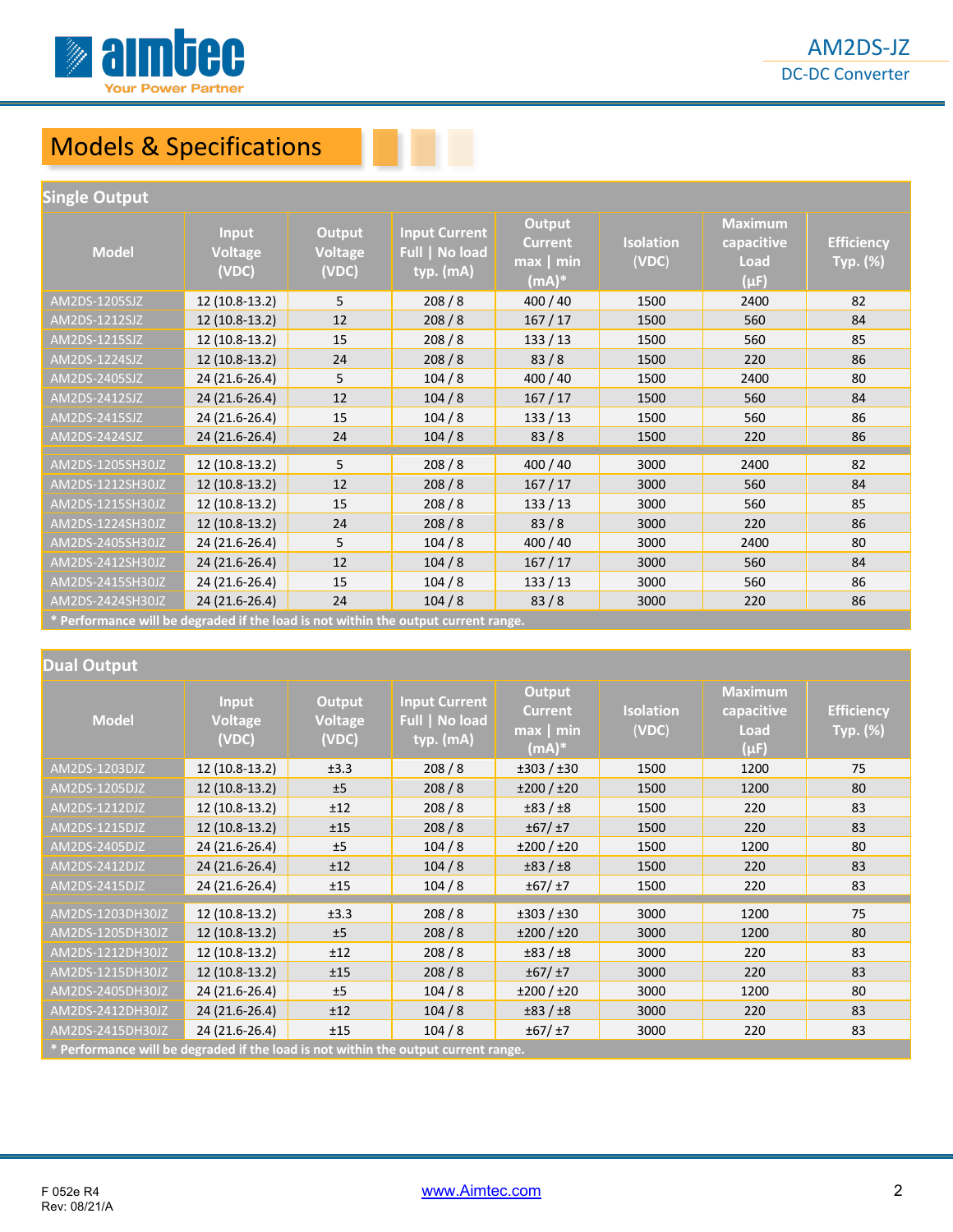

DC-DC Converter

#### **Input Specification**

| <b>Parameters</b>              | <b>Conditions</b>          | <b>Typical</b> | <b>Maximum</b> | <b>Units</b> |
|--------------------------------|----------------------------|----------------|----------------|--------------|
| <b>Filter</b>                  | Capacitor                  |                |                |              |
|                                | Maximum duration 1s, 12Vin | >0.7           | 18             | <b>VDC</b>   |
| Absolute maximum rating        | Maximum duration 1s, 24Vin | >0.7           | 30             | VDC          |
| Input reflected ripple current |                            | 30             |                | <b>mA</b>    |

#### **Isolation Specification**

| <b>Parameters</b>  | <b>Conditions</b>                    | <b>Typical</b> | <b>Maximum</b> | <b>Units</b> |
|--------------------|--------------------------------------|----------------|----------------|--------------|
|                    | 60 sec, leakage $\leq 1$ mA          | >1500          |                | <b>VDC</b>   |
| Tested I/O voltage | 60 sec, leakage ≤ 1mA for H30 models | >3000          |                | <b>VDC</b>   |
| <b>Resistance</b>  | 500VDC                               | >1000          |                | $M\Omega$    |
| <b>Capacitance</b> | 100kHz/0.1V                          | 20             |                | pF           |

| <b>Output Specification</b>    |                                                                                                                |                |                |                 |
|--------------------------------|----------------------------------------------------------------------------------------------------------------|----------------|----------------|-----------------|
| <b>Parameters</b>              | <b>Conditions</b>                                                                                              | <b>Typical</b> | <b>Maximum</b> | <b>Units</b>    |
| <b>Voltage accuracy</b>        | See output voltage tolerance                                                                                   | ±5             |                | %               |
| Line regulation                | Per 1% Vin change, 3.3Vout models                                                                              |                | 1.5            | %               |
|                                | Per 1% Vin change, other models                                                                                |                | 1.2            | %               |
|                                | 10-100% load, 3.3Vout models                                                                                   | 18             |                | %               |
|                                | 10-100% load, 5Vout models                                                                                     | 12             |                | %               |
| Load regulation                | 10-100% load, 12Vout models                                                                                    | 8              |                | %               |
|                                | 10-100% load, 15Vout models                                                                                    | $\overline{7}$ |                | %               |
|                                | 10-100% load, 24Vout models                                                                                    | 6              |                | %               |
| Ripple & Noise*                |                                                                                                                | 75             | 180            | mV pk-pk        |
| <b>Temperature coefficient</b> |                                                                                                                | ±0.02          |                | %/ $^{\circ}$ C |
|                                | * Ripple and Noise are measured at 20MHz bandwidth. Please refer to the application note for specific details. |                |                |                 |

#### **General Specifications**

| <b>Parameters</b>                                                                                                                                                                      | <b>Conditions</b>                                   | <b>Typical</b>  | <b>Maximum</b>                                      | <b>Units</b> |  |
|----------------------------------------------------------------------------------------------------------------------------------------------------------------------------------------|-----------------------------------------------------|-----------------|-----------------------------------------------------|--------------|--|
| <b>Switching frequency</b>                                                                                                                                                             | Full load, nominal input                            | 260             |                                                     | <b>KHz</b>   |  |
| <b>Short circuit protection</b>                                                                                                                                                        | Continuous, Auto recovery                           |                 |                                                     |              |  |
| <b>Operating temperature</b>                                                                                                                                                           | With derating                                       | $-40$ to $+105$ |                                                     | °C           |  |
| Storage temperature                                                                                                                                                                    |                                                     | $-55$ to $+125$ |                                                     | °C           |  |
|                                                                                                                                                                                        | Ambient temperature at 25°C, 1500V isolation models | 15              |                                                     | °C           |  |
| Case temperature rise                                                                                                                                                                  | Ambient temperature at 25°C, 3000V isolation models | 25              |                                                     | $^{\circ}C$  |  |
| <b>Manual soldering temperature</b>                                                                                                                                                    | 1.5mm away from case, duration ≤ 10sec              |                 | 300                                                 | °C           |  |
| <b>Cooling</b>                                                                                                                                                                         | Free air convection                                 |                 |                                                     |              |  |
| <b>Humidity</b>                                                                                                                                                                        | Non-condensing                                      | >5              | 95                                                  | % RH         |  |
| <b>Vibration</b>                                                                                                                                                                       | 10-150Hz, 5G, 30Min, along all axis                 |                 |                                                     |              |  |
| <b>Case material</b>                                                                                                                                                                   | Black plastic (flammability to UL 94V-0)            |                 |                                                     |              |  |
| Weight                                                                                                                                                                                 |                                                     | 2.4             |                                                     | g            |  |
| Dimensions (L x W x H)                                                                                                                                                                 |                                                     |                 | 0.77 x 0.28 x 0.40 inches (19.65 x 7.05 x 10.16 mm) |              |  |
| <b>MTBF</b>                                                                                                                                                                            | 3 500 000 hrs (MIL-HDBK -217F, t=+25°C) / Full Load |                 |                                                     |              |  |
| NOTE: All specifications in this datasheet are measured at an ambient temperature of 25°C, humidity<75%, nominal input voltage and at rated<br>output load unless otherwise specified. |                                                     |                 |                                                     |              |  |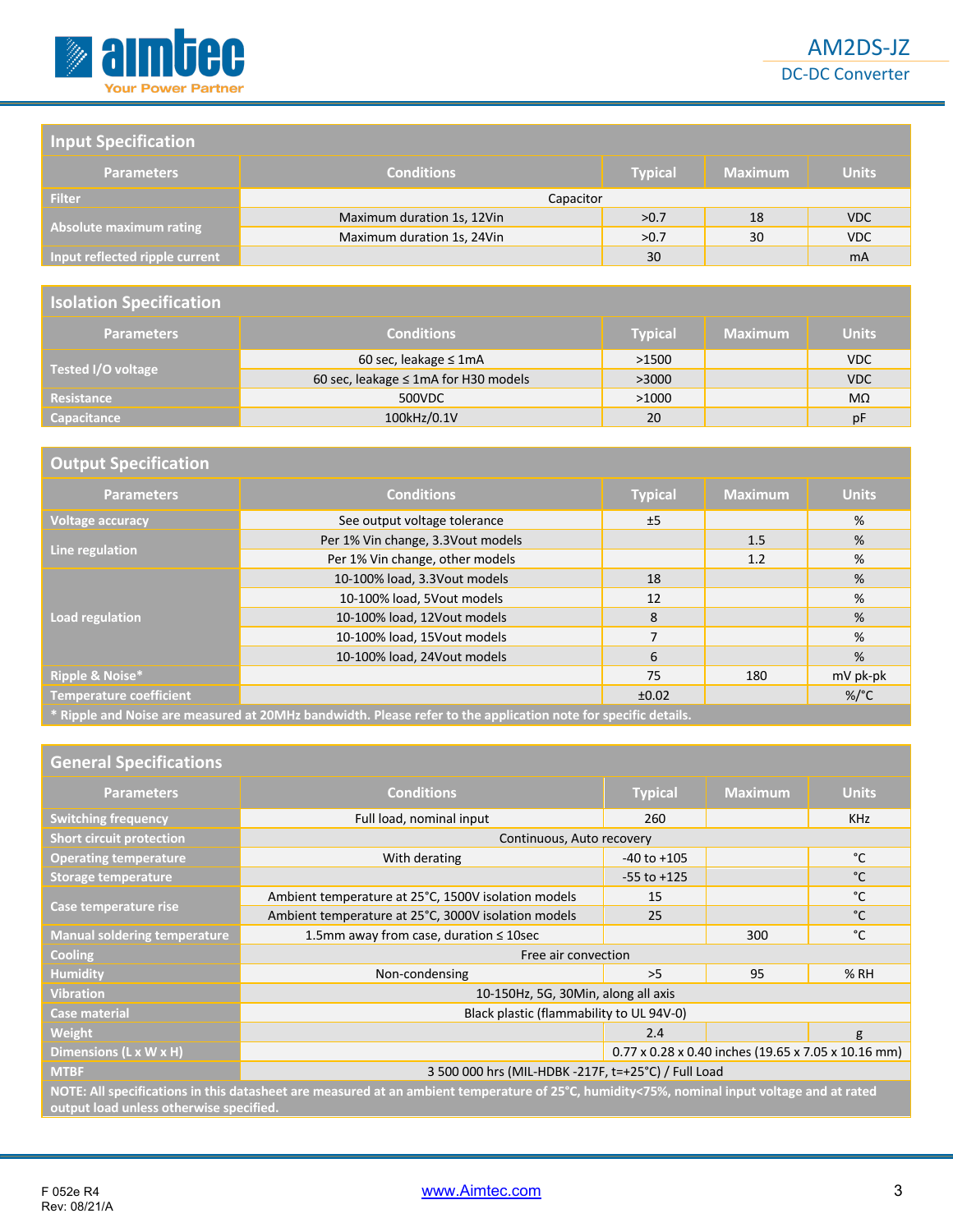

#### **Safety Specifications**

| <b>Parameters</b>       |                                              |                                                             |  |
|-------------------------|----------------------------------------------|-------------------------------------------------------------|--|
| <b>Agency approvals</b> | cULus UL 62368-1                             |                                                             |  |
|                         | Information technology Equipment             | Design to meet IEC/EN62368                                  |  |
| <b>Standards</b>        | <b>EMC</b> - Conducted and radiated emission | CISPR32 / EN55032, class B with the recommended EMI circuit |  |
|                         | Electrostatic Discharge Immunity             | IEC 61000-4-2 Contact ±6KV, Criteria B                      |  |

### Derating



### Output voltage tolerance





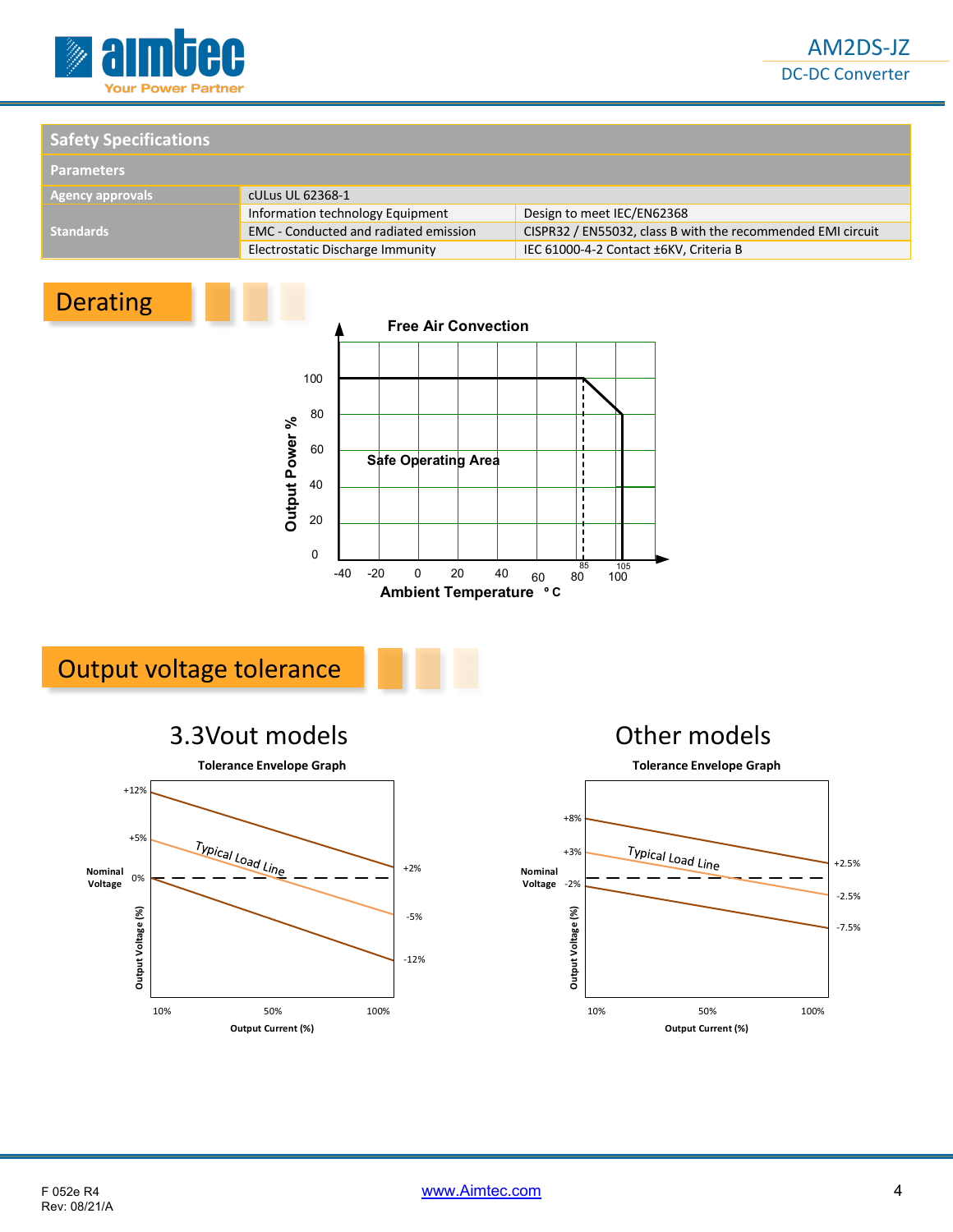

### Typical application circuit



| Vin.       | Cin.               |
|------------|--------------------|
| 12V        | $2.2 \mu F / 25 V$ |
| <b>24V</b> | $1\mu$ F/50V       |

| Single output models |                    | <b>Dual output models</b> |                |  |
|----------------------|--------------------|---------------------------|----------------|--|
| Vout                 | Cout               | <b>Vout</b>               | Cout           |  |
| 3.3/5V               | $10\mu$ F/16V      | $\pm$ 3.3/ $\pm$ 5V       | $4.7\mu F/16V$ |  |
| 12V                  | $2.2 \mu F / 25 V$ | ±12/±15V                  | $1\mu$ F/25V   |  |
| 15V                  | $1\mu$ F/25V       |                           |                |  |
| 24V                  | $1\mu$ F/50V       |                           |                |  |

### Recommended EMI circuit



| <b>Isolation</b> | C1/C2          | <b>CY</b>   |
|------------------|----------------|-------------|
| 1.5KV            | $4.7\mu F/50V$ | 270pF/2kVdc |
| 3KV              | $4.7\mu F/50V$ | 270pF/3kVdc |